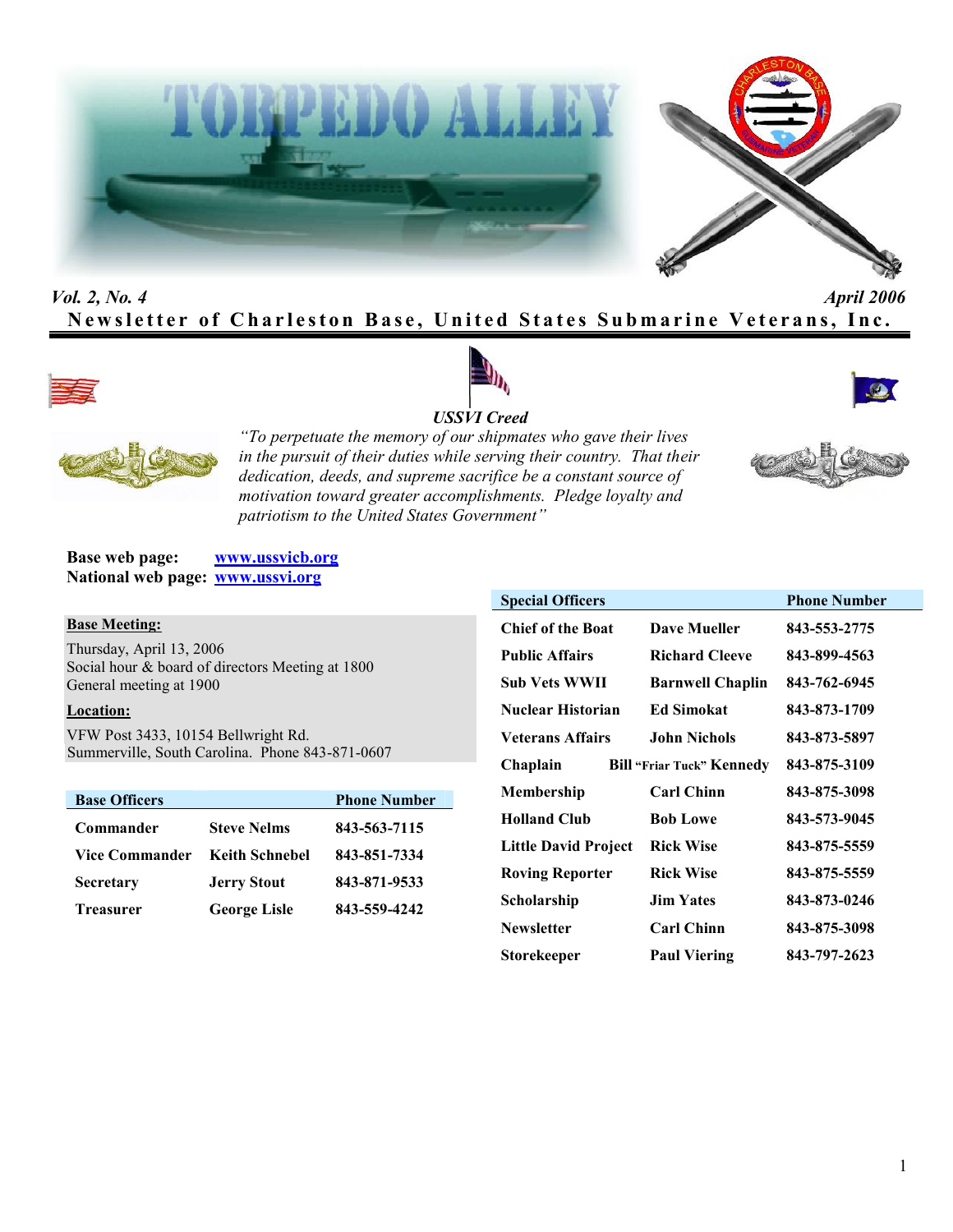# **Minutes of the March 2006 meeting**

**Opening Ceremony**: Base Commander, Steve Nelms calls to order. Quorum was present and the meeting was commenced at 1900.

**Introductions**: New persons were introduced including shipmates Ed Bowles, Norris Nathan, Howard Sosa, Nathan Sessler, George Dale, David Horton, John Colitte, and Frank Zeigler. Welcome aboard.

**Treasurer**: Financial report given by George Lisle.

**Secretary**: February meeting minutes read in detail. A motion was made and seconded; no discussion. Minutes approved.

**Storekeeper**: Paul Viering reported that the store is well stocked.

**Chaplain**: Chaplain made his report on the binnacle List. Bill thanked all those who sent flowers and cards during his short stay in the hospital. Ed Simokat and Stacy are recovering well and were attending the meeting tonight. Curry will be entering the hospital for prostrate surgery. Our prayers go out to all of our shipmates and families for a quick recovery.

**Public Affairs**: The USSVICB website has the most recent photographs of the Christmas Party and the Oyster Roast. Take a look at www.ussvicb.org . If any members have input to the design and/or content please email, call or see Richard Cleeve.

**SubVets WWII**: No report given. Any USSVICB member made participate as an Associate Member. Dues are only \$10.00.

**Veteran's Affairs**: Nick Nichols informed all present that there is serious discussion that Tri-Care Prime could be increasing, in addition to charges for Tri-Care Standard. He reminded all Vets to pay attention to the RAO summary that is published weekly, as there are news events that affect our health care and other retired benefits. Reports are available on-line or through the VA. There is much information that all veterans can use, including pay, VA benefits, military records, Tri-Care for Life.

**Base Commander:** Amberjack: Ceremony to be held March 25, 2006 at White Point Gardens.

Float: A proposal is being drafted that will outline the amount of work and money necessary to refurbish the submarine float that will take place over the winter months. The plan is to raise the physical height of the Submarine to about 18-24 inches of where it is today. This will then make the submarine more visible to the general public and also allow more seating for Vets directly on the float.

**Membership**: Carl Chinn was on a cruise for his wedding anniversary and was not able to attend the meeting. A stand-in made the announcement that there are several members who have not paid for 2006. Phone calls were going out for reminders. There are 10- 15 members who have not paid for 2006. Please pay your dues by the next meeting. Your dues are important to keeping the organization active. As of the meeting there are 215 active members.

**Nuclear Historian**: Ed Simokat II was present and entertained the members with his humor.

**Scholarhip**: No report.

**Chief of the Boat**: COB reported on the following: Oyster Roast was a stellar success. The food was great; in addition to select oysters were hotdogs, salads, taco dip, catfish stew and an ample amount of desserts. The music was well received by those who attended. Thank you to all who assisted in planning, setting up, serving, cooking, clean up and take down. In addition, thank you to Charlie Rook and the police protection that apprehended Dana Johnson and Gary Johnson. Both of these violators were booked on Aluminum Can charges. Because of their donations to the Oyster Roast, charges were dropped. This was a strong warning that all aluminum cans need to be placed in recycle containers. Aluminum cans reaped over \$35.00 for a two month period. Can sales are important for the Jim Eckles' beer fund. \$5.00 a head (over 21) was collected at the door and proved to offset our costs. Process will continue at all events.

Pole Barn working party will be held 3/13/2006 at 0900. COB reported that \$100.00 has been paid back to Sub Vets for the compressor. Keep selling advertisements for the booklet. Carl Chinn has been arranging these ads in the booklet and will finish up when he returns from the cruise.

Casino night will be held 3/22/2006 at 1800. Dinner will be fried catfish, hush puppies, cole slaw and grits. The revenue from Casino is paying down the debt incurred due to the modernization of the barn. Again, only Casino Night monies are being used to improve the condition of the After Battery.

Other members are always encouraged to volunteer to bring food for the Casino Nights.

**Old Business**: No old Business.

**New Business**: Brake shoes are needed for the float. If anyone knows a source that will barter, please call Ben Heber. Jerry Madison's surviving spouse desires to donate \$500.00 to Sub Vets in memorial to her late husband. She desires for USSVICB to purchase necessary items to support the group. Discussion was on what that would be. Sub Vets could use tables and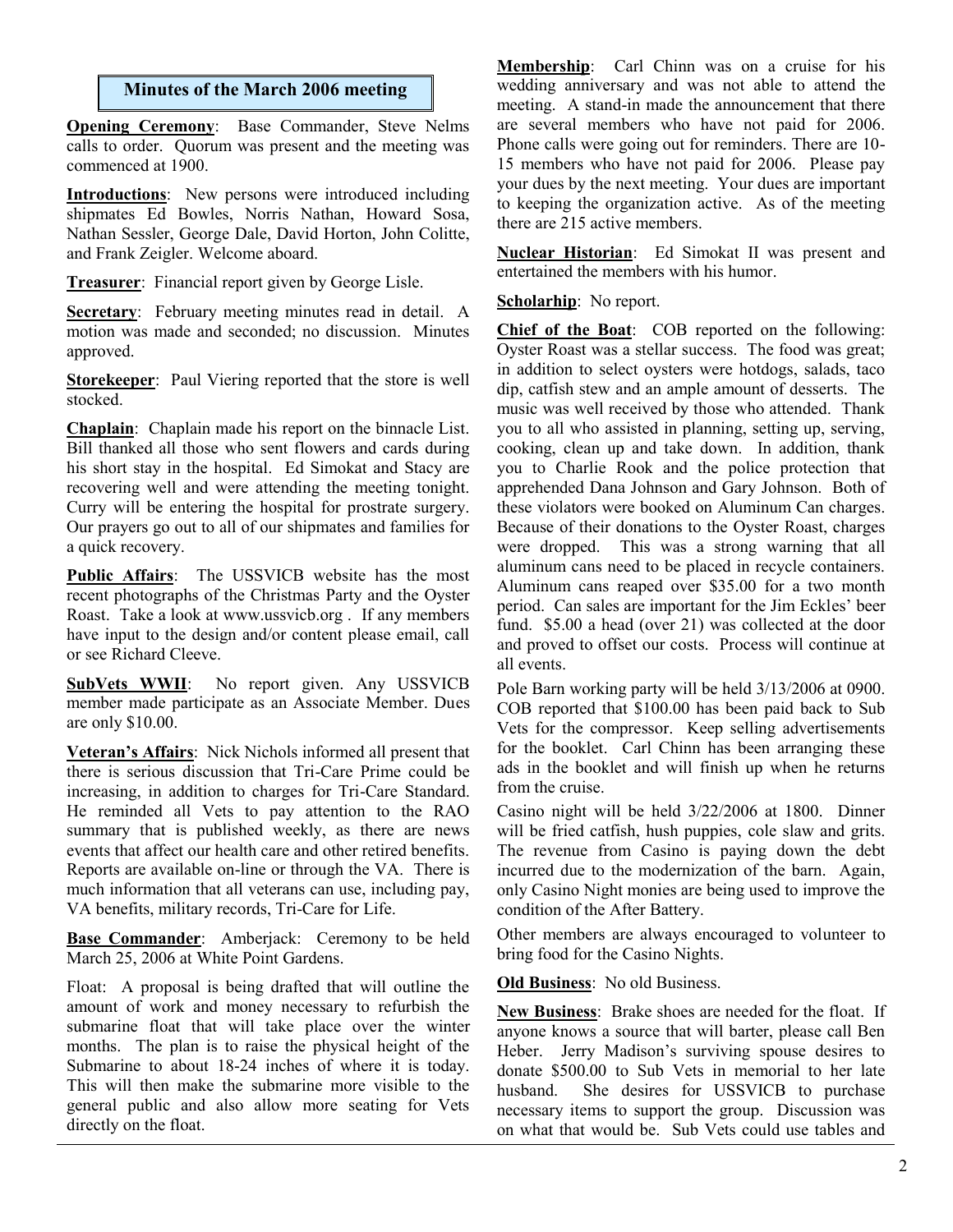Convention Program: The booklet is complete. Thank you to all Sub Vets who supported this fund raising effort.

**Steering Committee:** No report.

**Holland Club:** No Report.

chairs for their social events. Cost would be \$40.00 for chairs and \$460.00 for tables. A motion was made and seconded and approved by members present. Buddha will take this to Mrs. Madison for her approval.

**Good Of The Order**: Depth Charge Drawing was held. Winner announced as Bob Isaman.

The Base Commander adjourned meeting at 1950.

**\*\* End of the minutes for March, 2006 \*\***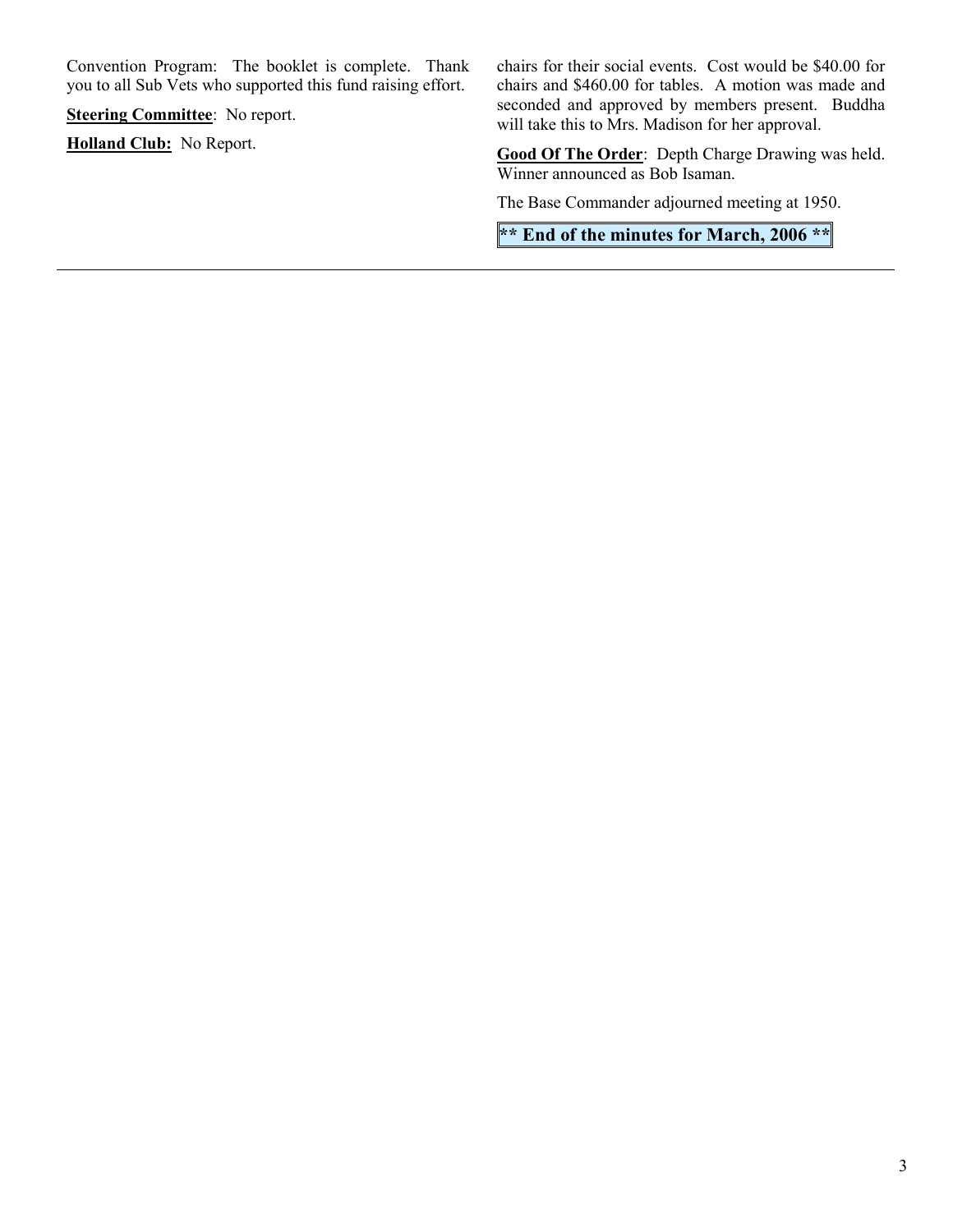## **From the COB**



For the last 6 months I have been taking a long look at our Charleston Base. I have observed the working parties, the memorials, the funerals and the get togethers like the hog and oyster roast. I am impressed at what a diverse organization we really are but yet so close knit. We have men of all ages, from all different rates and ranks, from all different jobs and trades, from all different income levels, from all different races, nationalities and religions but we have one thing in common and that is camaraderie. Some of us did not serve together but we are now as close as if we did. We are often called "brothers of the 'phin", the dolphin. We are all qualified submarine sailors. We qualified once and we will remain qualified the rest of our lives. The gold and silver dolphins are the glue that holds us together. We are a unit and we operate still just as we did years back on board submarines and some of us are still on active duty. We have expert carpenters, plumbers, painters, computer operators, financial experts, electricians, mechanics, entrepreneurs, directors, cooks, welders and every other trade you can think of. I have observed men in their seventies up on ladders wiring electrical outlets or running cable up in the attic or making something special on the computer, or writing letters for some function we are involved in, or doing plumbing work under the "After Battery", or being involved with the scholarship foundation we support, or visiting our sick members in the hospital. Or any number of different things we do together. Its funny but you never hear about "I" or "me". It's always about "us" or "what we did as a group", as a team just like it was on submarines and still is. I watched 23 guys last week dig 8 holes and install 8 power poles in the ground for the shelter of our float, lay a whole wall of insulation in the "After Battery", and then come in and eat dinner and never once did I hear anybody say "I' or "me". It was all about what "we" accomplished as a unit. We have guys that donate money or just buy something like pretzels or some snack or some piece of equipment the group needs, or donate a TV set or a computer or some piece of furniture, or because of their health can't work but come up and support the guys that can just by being there. With this upcoming convention we have so many people doing so many different jobs to help it go right. Some setting up ads on the computer, others ordering and planning things others selling adds, others spreading the word, others doing just about

## **Base Chaplin Bill "Friar Tuck" Kennedy**



If you are going to get sick please let me know!

#### **Membership and Dues Information:**

If all the below listed guys renew their membership, we have 222 members.

If you have not paid your dues, you will be removed from our sailing list on 1 April. Dues are \$20 for National and \$15 for Charleston Base. If you miss a meeting and need to pay your dues you can mail them to: Carl Chinn 217 Brailsford Road Summerville, SC 29485

The following will be removed from the National and Charleston Base Sailing Lists on 1 April:

#### *Adinolfi Becker Meyers Presley*

The following are National Life Members and will be transferred to the Member-At-Large list (not Charleston Base members) on 1 April:

#### *Fledderjohn Garcia Guptill Loveday Patterson Rourk*

If you have any changes to your membership info (address, phone, e-mail, etc.) please let Carl Chinn know at **chasbasemembernews@sc.rr.com** or **carlc@sc.rr.com** or call 875-3098.

# **Sub Vets World War II:**

I would like to Thank everyone that participated in the Annual Amberjack Memorial Service on Saturday, March 25, 2006. We had three World War II veterans and two widows that came to celebrate the memorial service with us!

Special thanks goes to Roger Gibson who brought his battery box for power and helped set up the electrical equipment. Thanks to Lee Allison for going to Steve Nelms house and picking up some of our articles that we needed and also stopping by the VFW and picking up the speaker systems.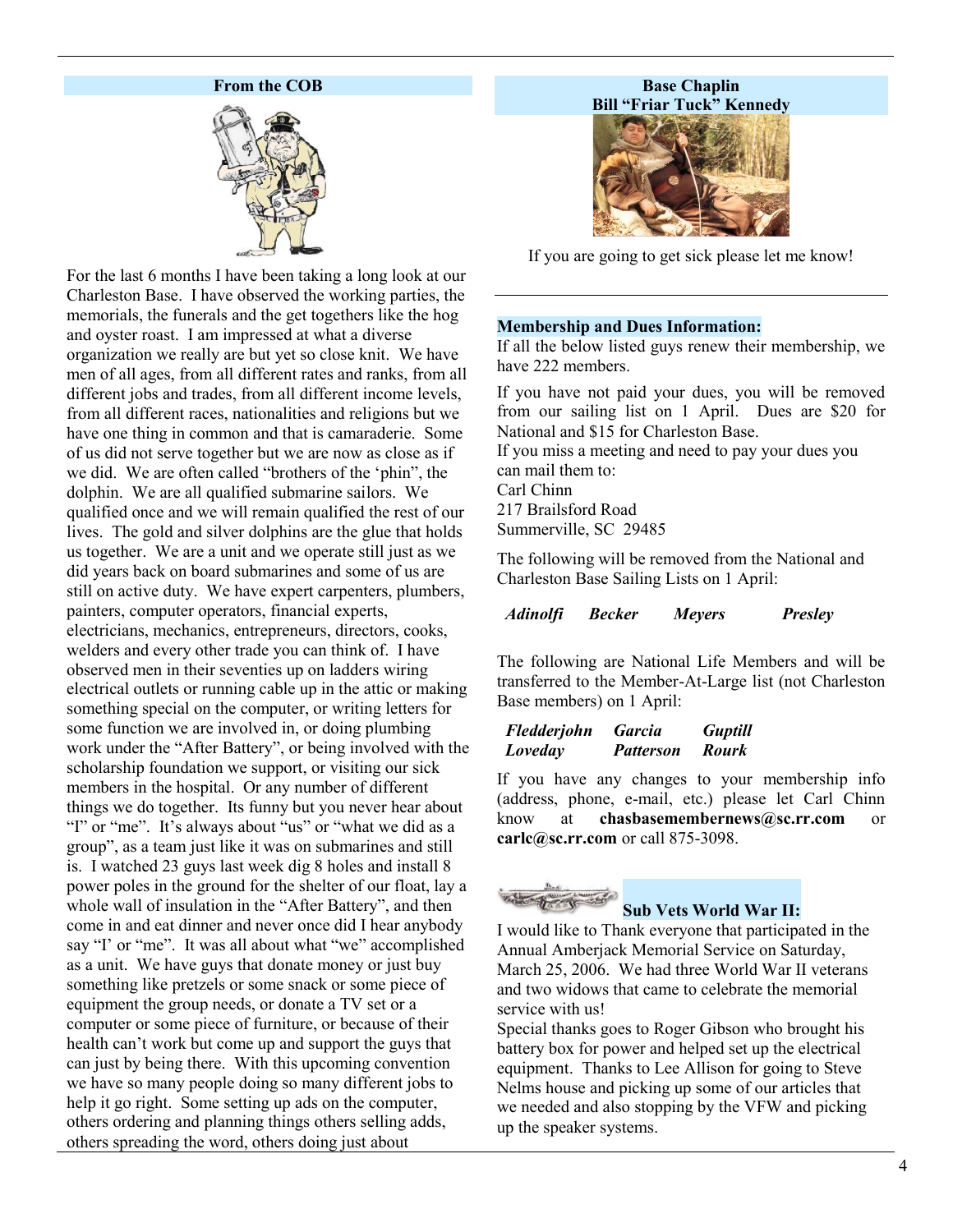everything you could imagine to make this convention work. No one man accomplishes these things alone. We do it as a group, as a unit, as a submarine. We have 215 members and last month we had 98 at the meeting. That is impressive. Most of these other military groups don't get that type of participation. We play hard together also. Its fun going to an oyster roast, or hog roast, or casino and meeting you're wives, kids, and grand kids all having a good time and telling a few stories on each other. Listening to the music that some of our talented members provide for us. We are a unique group; we are "brothers of the dolphin". Lets never let it die. I am proud to be a member of our unit, our submarine, the Charleston Base.

## **From the Base Commander**



Election of base officers will take place at the May meeting. All nominations for Base Commander, Base Vice-Commander, Base Secretary and Base Treasurer need to be submitted to Stan Standrich as soon as possible. Contact Stan at: 843-688-4619 or e-mail: anethas@hotmail.com Additional nominations may be made at the April meeting.

It is extremely important that you register for the Combined Conference to be held May 3 thru 7. We need to get an accurate count as soon as possible for planning purposes. If you intend on attending the hospitality room to "chew the rag" with your shipmates, you must be registered! We have over 200 members…we ought to have a great showing of our base. Get you registration form/money to the COB.

# **\*\*April Happenings!\*\***

April 11, U.S. Submarine Force Birthday – In 1900 John P. Holland sells his internal combustion, gasoline-powered submarine, Holland VI, to the Navy for \$160,000, after demonstration trials off Mount Vernon, Virginia. This marks the official birth date of the U.S. Navy's Submarine Force.

To celebrate the 106th Submarine Force Birthday, the Naval Submarine League, Navy Historical Foundation and the U.S. Navy Memorial's Heritage Center will co-host the seminar at the Navy Memorial's Heritage Center theater on Tuesday, April 11, 2006 at 6:00 PM. This year's program is the celebration of the Strategic Systems Program's 50th anniversary. Speakers will include RADM Robert Wertheim, USN (Ret) on the early years of the program, VADM Kenneth C. Malley USN (Ret) on the

Thanks to everyone else that came and helped read, set up and take down the speakers and systems.

Thanks to everyone that came and recorded and took pictures.

Thanks to Steve Fletcher's lovely bride for taking video pictures and coming out.

The day could not have been any more lovely with a light breeze, sun out and great friends to celebrate our "Big Brothers" in the submarine force and the sacrifice that they endured to bring peace to the world during World War II so that we could all have the freedoms that we have today!

Special Thanks goes to Swede Hanson for his benediction! It was not the usual prayer benediction, but one from the heart of a dear friend, fellow shipmate and World War II Submariner! Thanks Swede! Thanks again to everyone for all of your help, coming out and being with your fellow Submarine Brothers on such a great day! Hope that we can see more of our brothers and shipmates next year!

Randy Bognar



## **Public Affairs Announcement Richard Cleeve**

Pictures from the March 4th oyster roast are available on our Web site.

# **April Submarines Lost:**

USS Pickerel (SS 177) April 3, 1943 USS Grenadier (SS 210) April 22, 1943 USS Snook (SS 279) April 8, 1945 USS Thresher (SSN 593) - April 10, 1963

## *The Final Patrol*

*Lord, this departed shipmate with dolphins on his chest is part of an outfit known as the best. Make him welcome and take him by the hand. You'll find without a doubt he was the best in all the land. So, heavenly Father add his name to the roll of our departed shipmates still on patrol. Let them know that we who survive will always keep their memories alive.*

#### **Birth of the Submarine Force**

American attempts to develop underwater boats achieved some success during the Revolutionary War and the Civil War. Unfortunately, such boats usually proved more dangerous to their crews than their targets. Only in the 1890s did John Holland and Simon Lake develop practical submersible boats. The U.S. Navy purchased its first submarine from Holland on 11 April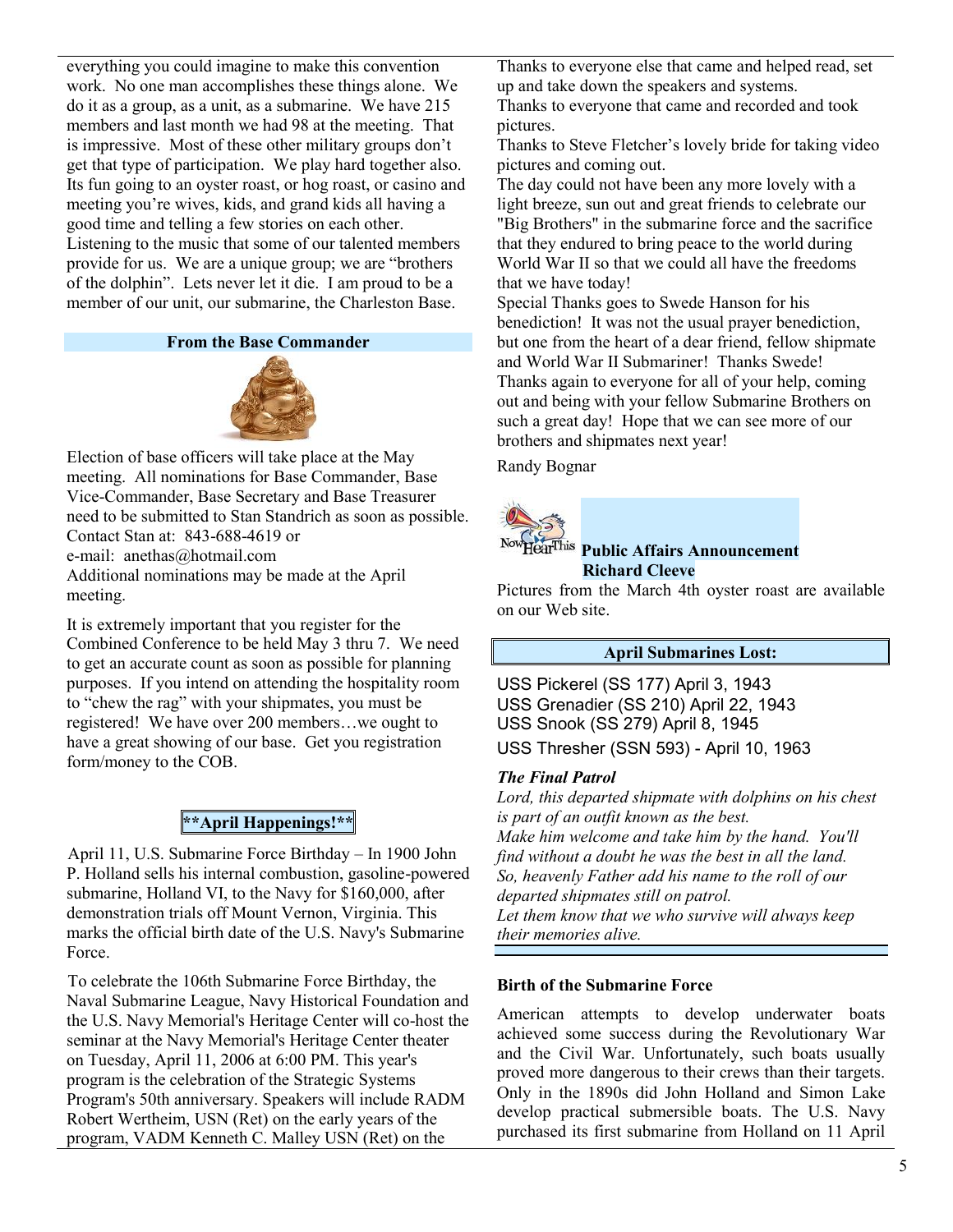development of the Trident systems and RADM Charles Young, USN on the current state of the program. Watch the Naval Submarine Leagues website for details on registration for the event. (www.navalsubleague.com)



## **Combined Conference reminder!**

USSVI Charleston Base, Denizens of the Deep Base (Aiken) and the Southern Region WWII Submarine Veterans will be hosting the *Combined Conference of USSVI Eastern Region Districts Four & Six and Southern Region Sub Vets WWII* in Charleston, May 3-7, 2006. See registration form in the January issue or on our web site. You can book rooms at the hotel any time. The conference will be held at the Radisson Hotel Charleston Airport, on Rivers Ave. at Aviation. All base members are reminded that we will need many volunteers to make this conference a success. More information to follow.

#### **Combined Conference Book**

Our conference book ad sales are closed. This effort led to some monies collected that will help offset the cost of the May conference. Thanks to all who sold ads!

## 1900, the traditional birthday of the U.S. Submarine Force.

Quickly adopted by nations throughout the world, improved submarines influenced the course of both world wars, though they remained essentially surface ships able to hide only temporarily under water. During World War II, the U.S. force of large, fast, long-range fleet submarines played a major role in winning the Pacific war by sinking so much Japanese shipping.

In the ten years after the war, a series of technological innovations, culminating in nuclear propulsion, transformed the submarine into a true underwater boat, faster beneath the surface than above and able to remain submerged indefinitely.

*The first submarine purchased in 1900 cost \$160,000; today the price of a Trident is over \$2,500,000,000 without missiles.*

#### **Special "Thank You"**

A special thank you is order for the following businesses who have kindly donated to Charleston Base:

- To Real Art Framing and Matting for their donation of print framing for scholarship and conference items
- To CSA Galleries for their donation of a CSS Hunley print
- To Outback Steakhouse for their door prize donation for our inaugural Co-Ed Casino Day.
- To Frame Design & Gallery for donation of 2 gift certificates
- To Francis Marion Hotel for gift certificate for one night's stay
- Sticky Fingers for donation of gift certificate
- Logan's Roadhouse for 2 free dinners
- Cisco's Café for \$20 gift certificate

Whenever possible please use the businesses that have been generous to our organization!

#### **A new submariner**

On one of my many trips to Groton, CT as a member of the Virginia (SSN-774) Class Submarine Design-Build team, I was invited by the Senior Instructor at the Submarine Advanced Operations Department to attend a Basic Enlisted Submarine School graduation.

Like everything else in both life and our military forces today, all the presentations and graduation speeches were temperate, colorless, gentle admonitions to go forth and do good stuff... Keep your fly zipped and don't pee on the petunias.

I sat there and mentally composing what I would have said

#### March 21, 2006

# **No retirees' Tricare fee hikes — for now**

#### By Rick Maze

Times staff writer

In a major concession, the Defense Department has told Tricare contractors to cancel plans for an Oct. 1 increase in health care fees for military retirees under age 65.

Defense officials have not given up on their basic proposal, which calls for fee hikes of as much as \$1,500 a year for working-age retirees using the military health care system. But they now seem to recognize that fierce opposition from military and veterans' groups and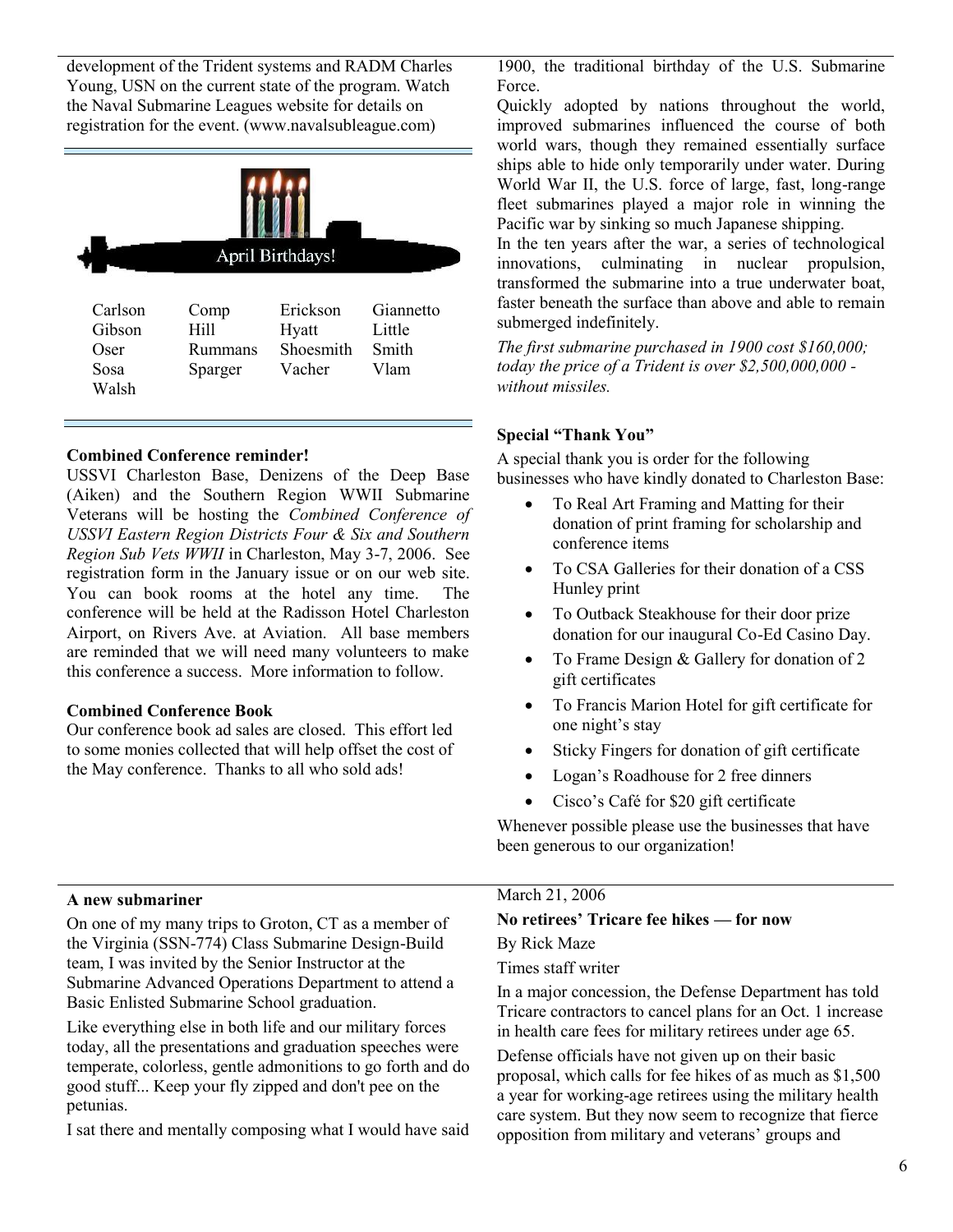to these fine young men poised on the threshold of the finest experience of their lives. Master Chief "Black Jack" Dawson asked me to put into words what I felt being a submariner was all about from a raghat point of view.

Based on my experience, a Submarine School graduation talk should ignite a raging fire in a young man's heart. Here's what I would have said:

"Gentlemen, you represent the top 2% of The United States Navy and to be here with your butts planted in folding steel chairs in this magic carpet ride launching pad, you had to volunteer not once, but twice. Once to join the greatest navy that there ever was or ever will be. And then you signed up for one of the most respected fraternal organizations in the history of naval warfare - The United States Submarine Force.

"The course completion certificate you will be given here today will serve as your adoption papers in a family that will embrace you for a lifetime and define you as a citizen of this fair republic who earned his rights by unselfish arduous service in a universally recognized tough, elite outfit. A man... My old COB, once told me to look on the back of my Dolphins...

"Bob, you see an expiration date on your Dolphins?"

"Nope, sure don't."

"You know why?"

"Don't have a clue."

"Because you are just as much a member of this community today as you

were the day they pinned those Dolphins on your wet dungaree shirt."

"Think about that a second... Let that sink in. The United States Submarine Force is a commitment you have made voluntarily, and have proven, through rigorous selection and the successful completion of this course, worthy of acceptance in an organization of special men having lifetime benefits.

"You are the latest, bright, shiny link in a continuous chain of American Submariners who have established a worldwide, fully justified reputation as the world's toughest saltwater meateaters riding the finest steel sharks ever made.

"You stand on the threshold of an adventure... An unparalleled magic carpet ride that will exceed anything you can conjure up in your finest fantasy. What you are about to embark on, is a trip that would make Jules' Verne's eyes pop out. I envy you. I am so damn jealous of your youthful enthusiasm, your evident pride in your accomplishment and the amazing journey you begin here today.

"Ah, the yellow brick road.

"Fathers will point you out in bus stations...

"Son, you see that sailor over there?"

growing concern in Congress have made an Oct. 1 effective date for the increases virtually impossible.

Last week, the Republican chairman and Democratic ranking member of the Senate Armed Services personnel panel promised military associations they would not support the fee increases until an independent audit of the military health care system is completed to determine if there are other ways to cut increasing health care costs.

Additionally, the Republican chairman and ranking Democrat on the House Armed Services Committee have announced they oppose the Tricare fee increases, and a bipartisan bill was introduced in the House to block any increases without specific congressional approval.

That bill, sponsored by Rep. Chet Edwards, D-Texas, and Walter Jones, R-N.C., already has 77 cosponsors.

"It is just recognition of reality," Steve Strobridge of the Military Officers Association of America said about the Pentagon's message to Tricare contractors. "The Department of Defense really didn't have a choice."

"That is great news," said Joyce Raezer of the National Military Family Association. "We had hoped Congress would send a message to DoD to slow this thing down. They went too fast."

The Pentagon's proposed fee increases, still being reviewed by the White House's Office of Management and Budget, would increase enrollment fees, copayments and deductibles for military retirees under the age of 65 and their families. Increases would be based on pay grade, and would apply to both Tricare Prime and Tricare Standard, with a maximum increase of \$1,500 a year.

Defense officials have defended their proposal as necessary to hold down escalating expenses so health care does not squeeze higher budget priorities such as weapons modernization.

# **Free Eye Exams possible…**

All veterans who are registered with the VA can get eye exams and glasses. Depending on your VA status, you may have to pay a co-pay for the exam and pay for the glasses or get everything completely free. If you have to pay for the glasses they are at about cost. You can get an eye exam appointment by calling 789-7392 or 789-7276. If you prefer you can use your civilian prescription. You just contact the eye clinic to convert it to a VA prescription and go to the optical shop to order your glasses. Remember you must be registered with the VA!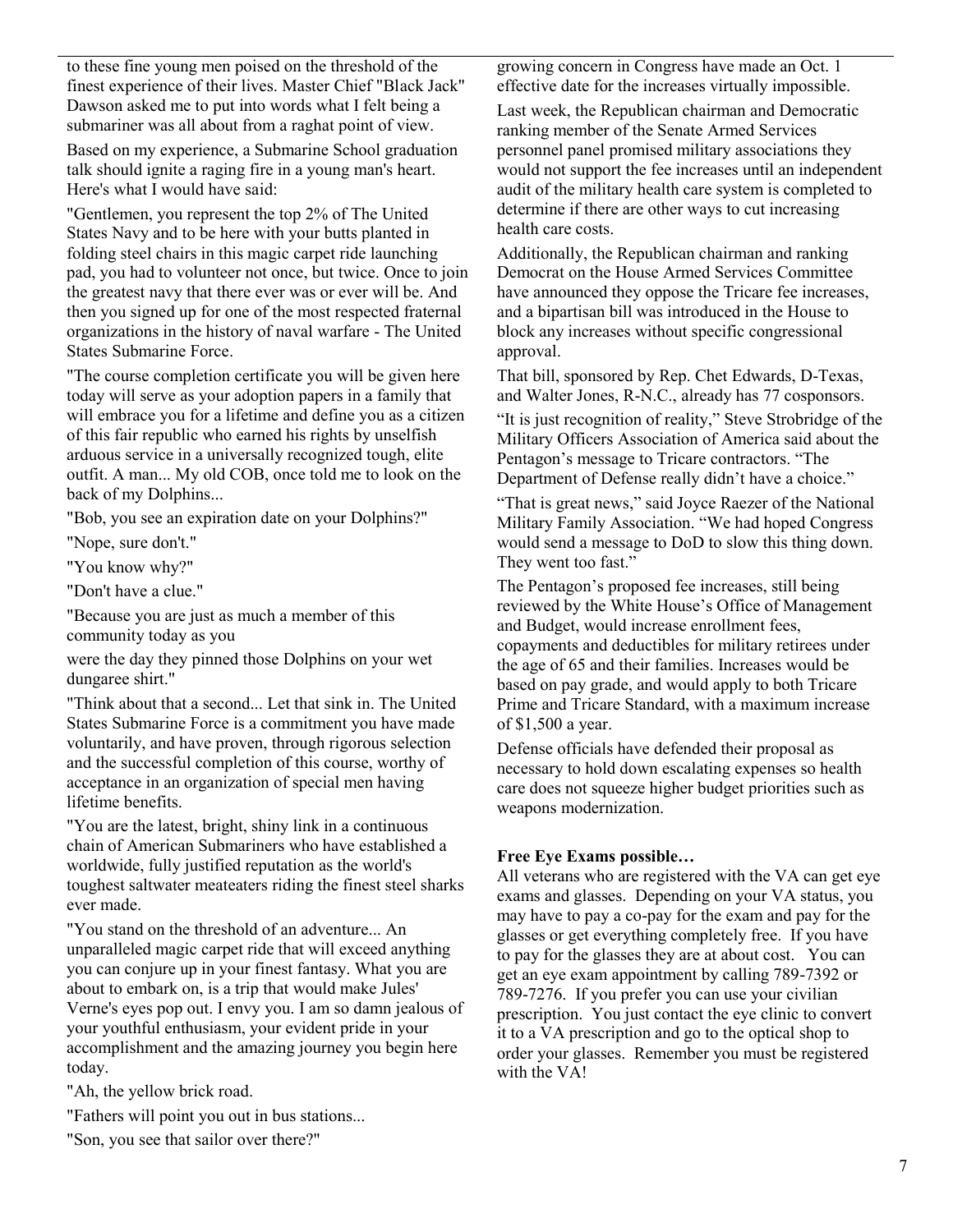#### "Yessir."

"He's a submarine sailor. He tougher than a boarding house steak and rides submarines."

"He rides submarines. Can you think of a prouder title? I saw a little kid riding a tricycle on the sidewalk in Groton. The kid was wearing a T -shirt that read, 'My dad is a submariner'. I can only think of one kid's T -shirt that would top that... 'My dad checks Meg Ryan for ticks.'

"Your voluntary selection of the Sub Force as your way to serve your nation has given you access to the seaports of the globe and a life where you will be able to fit all your worldly possessions in a seabag.

"You will go places in the oceans of the globe where damn few men have ever been... Where you will hear sounds and experience sensations known only to a minute fraction of the world's population.

"You will serve in the most advanced technical submersible platforms known to man. Craft that serve as the farthest extended invisible bulwark of American defense.

"You will go from here to earn your Dolphins , representing your qualification and acceptance as a United States Submariner.

"I have previously mentioned how I envy you. I have had my opportunity to dance the saltwater fandango with the Goddess of the Main Induction. I have experienced the camaraderie that you will soon experience. I have heard the creak and groan of steel at depth, but nowhere near the depths the modern marvels you will ride, will achieve.

"You have opened the magic oyster that will change your life forever and that will serve as your ticket to adventure. You have achieved a status that will provide the only credentials required to sit at tables covered with beer glass rings and swap bullshit and sea stories with your undersea fraternity brothers while the sailors not associated with the life below sunshine penetration look on in wonder and envy.

"And, you will be forever embraced by the elite Sub Force family up to the point that the Great Commander issues you your pine peacoat and assigns you to a boat moored at the Big Silver Pier in the Sky.

"A hand salute to the mothers who bore you. The parents who put the steel of honor and conviction in your spine and the patriotic values in your hearts You are, by the road you have chosen to travel, a credit to, not only your family, hometown, state and nation but to yourselves.

"Let me assure you that your name will be listed alongside the best of the best. It will appear on a list containing both long ago legends and giants of the force and the names of the pioneers of nuclear propulsion. Lads, that is a damn fine group of men to be associated with.

"In conclusion, as you sit here today, there are lads in your